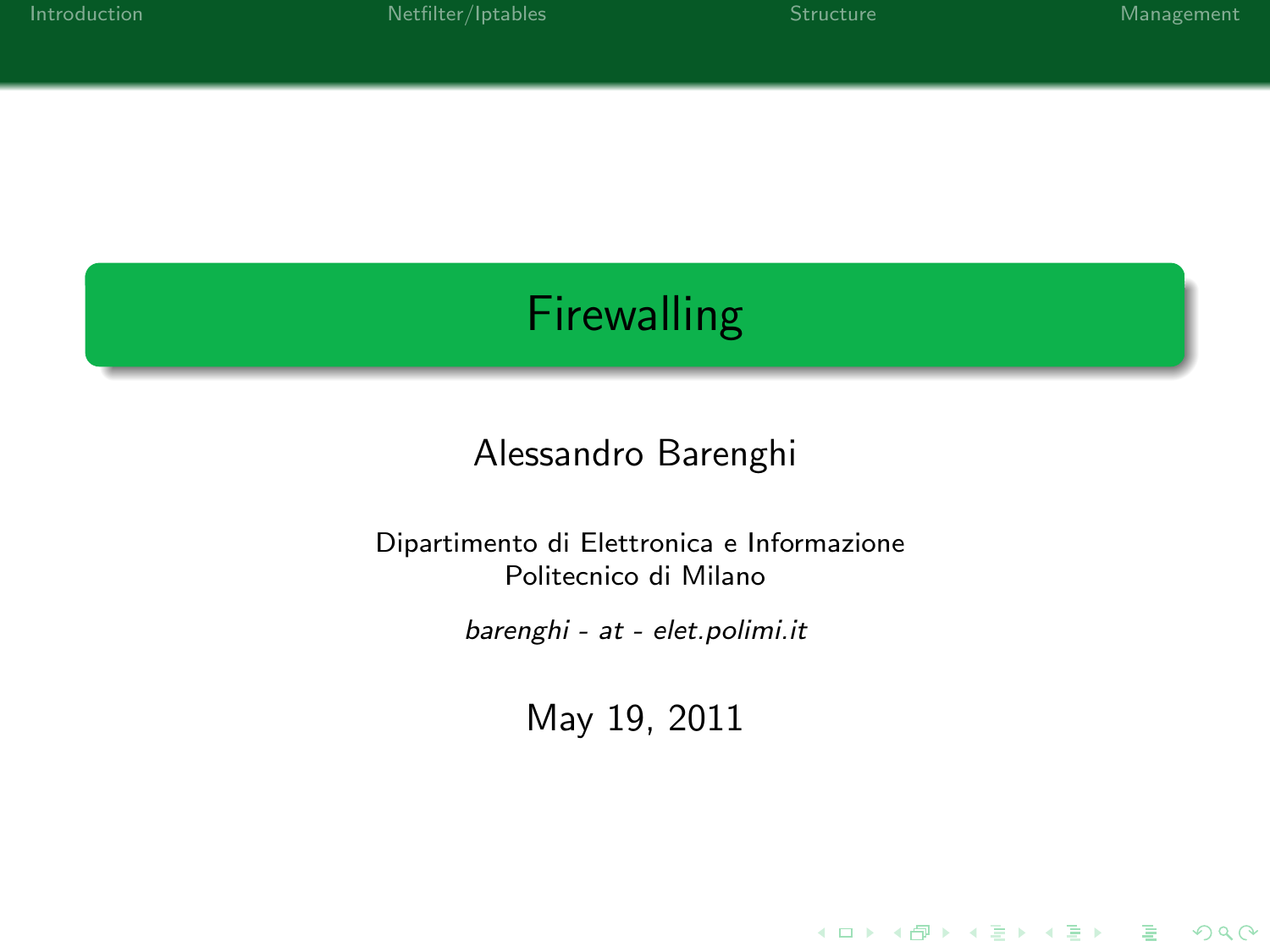**KORK STRATER STRACK** 



### By now , you should be familiar with...

- Programming with sockets employing different protocols
- System programming, synchronization primitives and IPC
- <span id="page-1-0"></span>System administration skills , as far as the local host and network monitoring go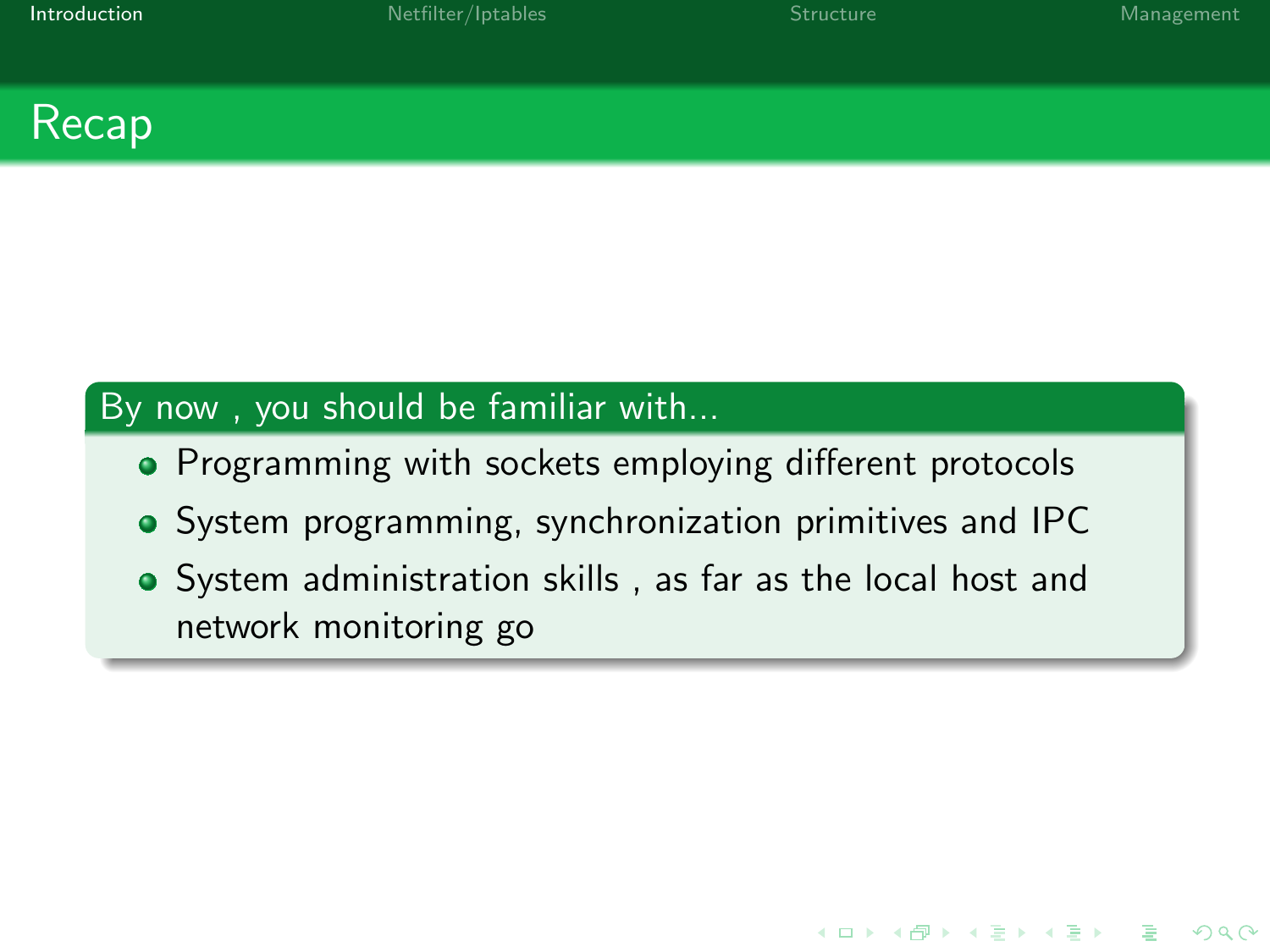K ロ ▶ K @ ▶ K 할 > K 할 > 1 할 > 1 이익어

### Lesson contents

### **Overview**

- Netfilter/Iptables Structure
- Policy construction
- Rules setting
- Advanced matching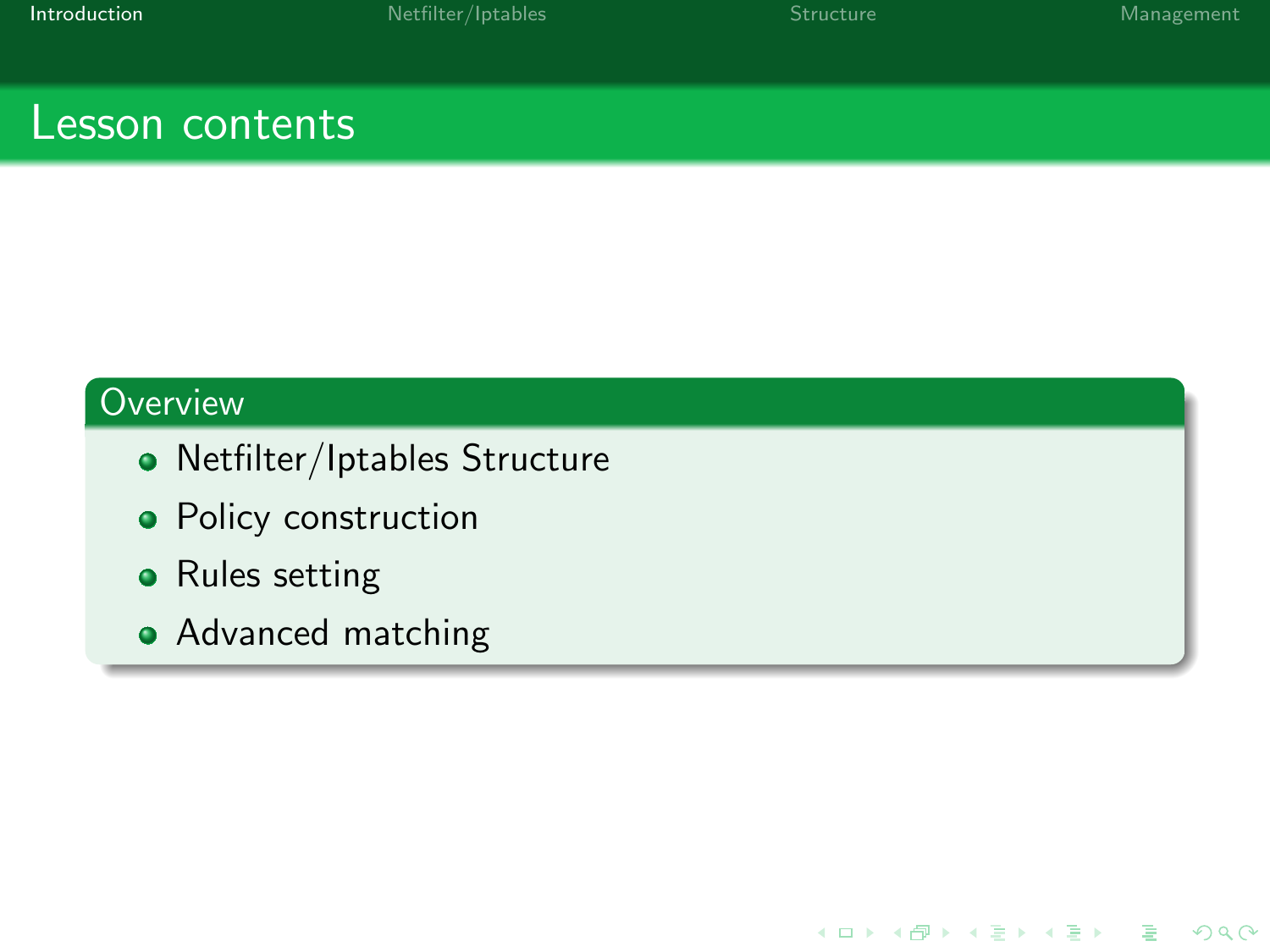## Packet filtering

#### What's in a Firewall...

- A firewall (or packet filter) is a toolkit deciding whether packets passing from an host are to be kept or discarded
- Structurally :
	- Integrated with the network stack as much as possible
	- Usually the packet filtering is in kernelspace, mainly due to performance reasons
	- Firewall management tools usually reside in userspace, due to ease of use
- <span id="page-3-0"></span>We will examine the NetFilter (kernelspace) / Iptables (userspace) packet filtering suite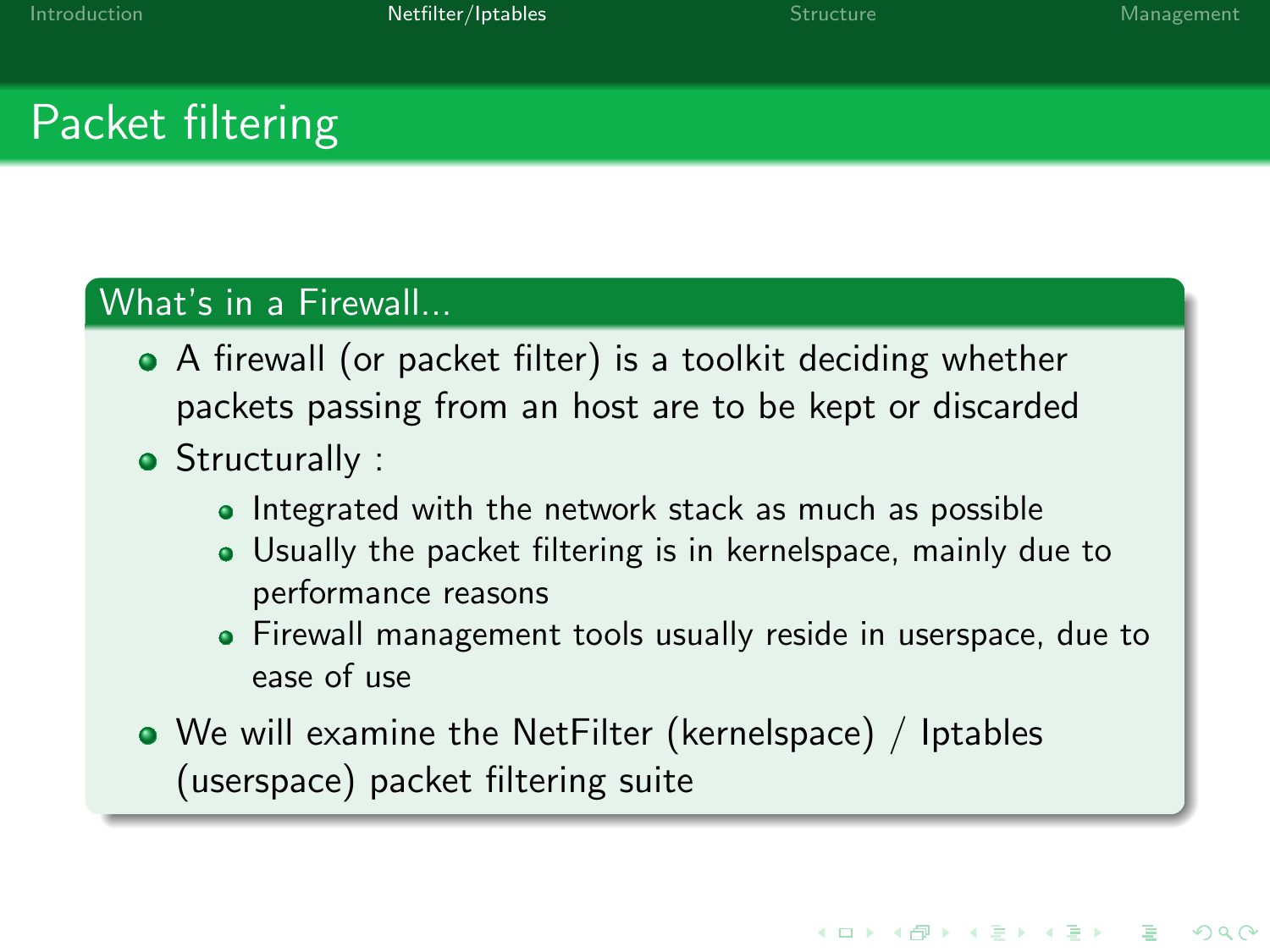# Packet filtering

### Where?

The (main) firewall should be the single point of contact between the secure and insecure zone

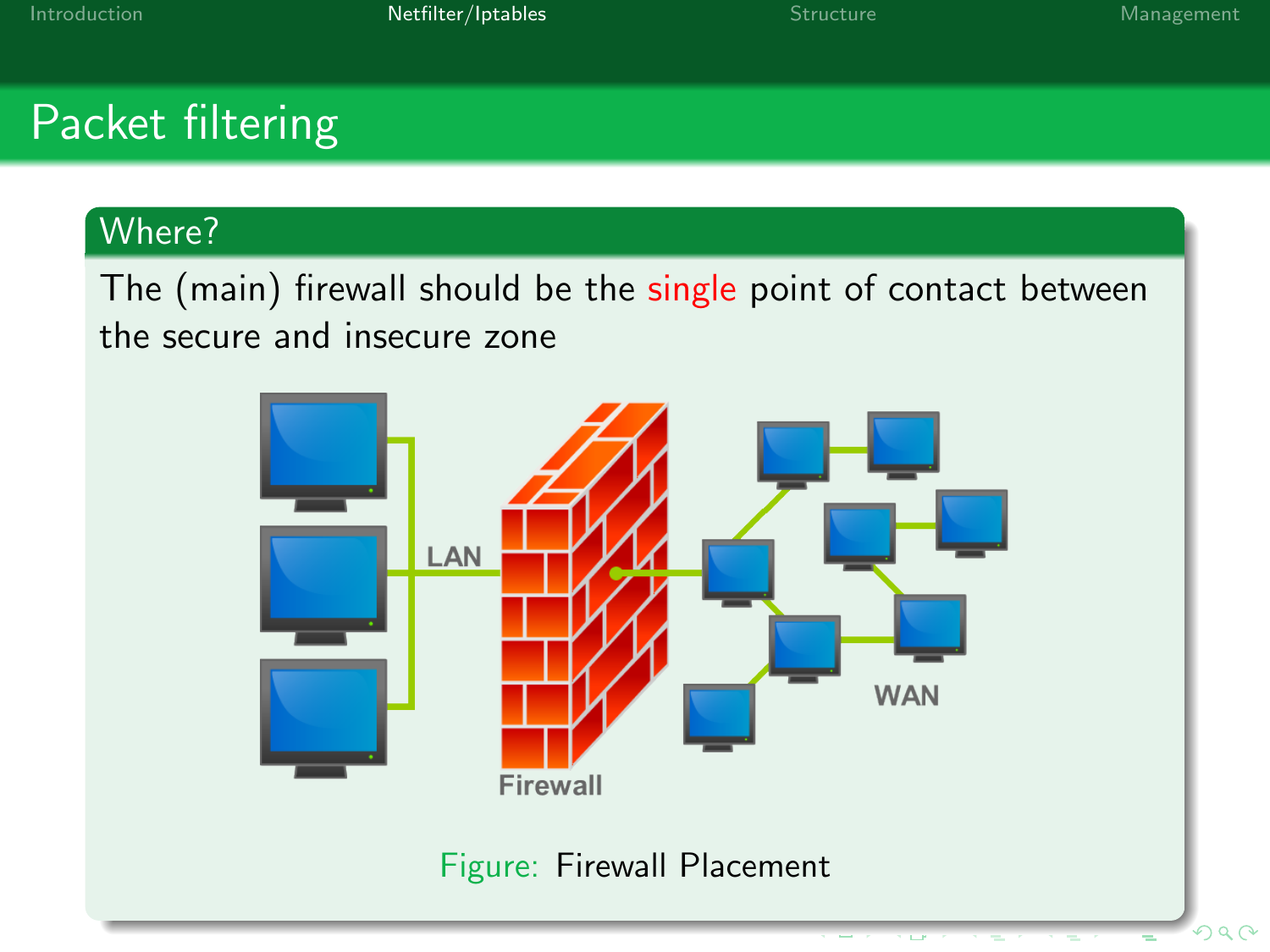## Packet filtering

### Why firewalling?

- Avoiding unauthorized connections regardless of the availability of a server
- Packet sanitization (checksum check) can be performed during filtering
- $\bullet$  Stateful packet filtering also enforces observance of Level 3+ protocols
- Network and Port Address translation strategies can be employed by a packet-mangling firewall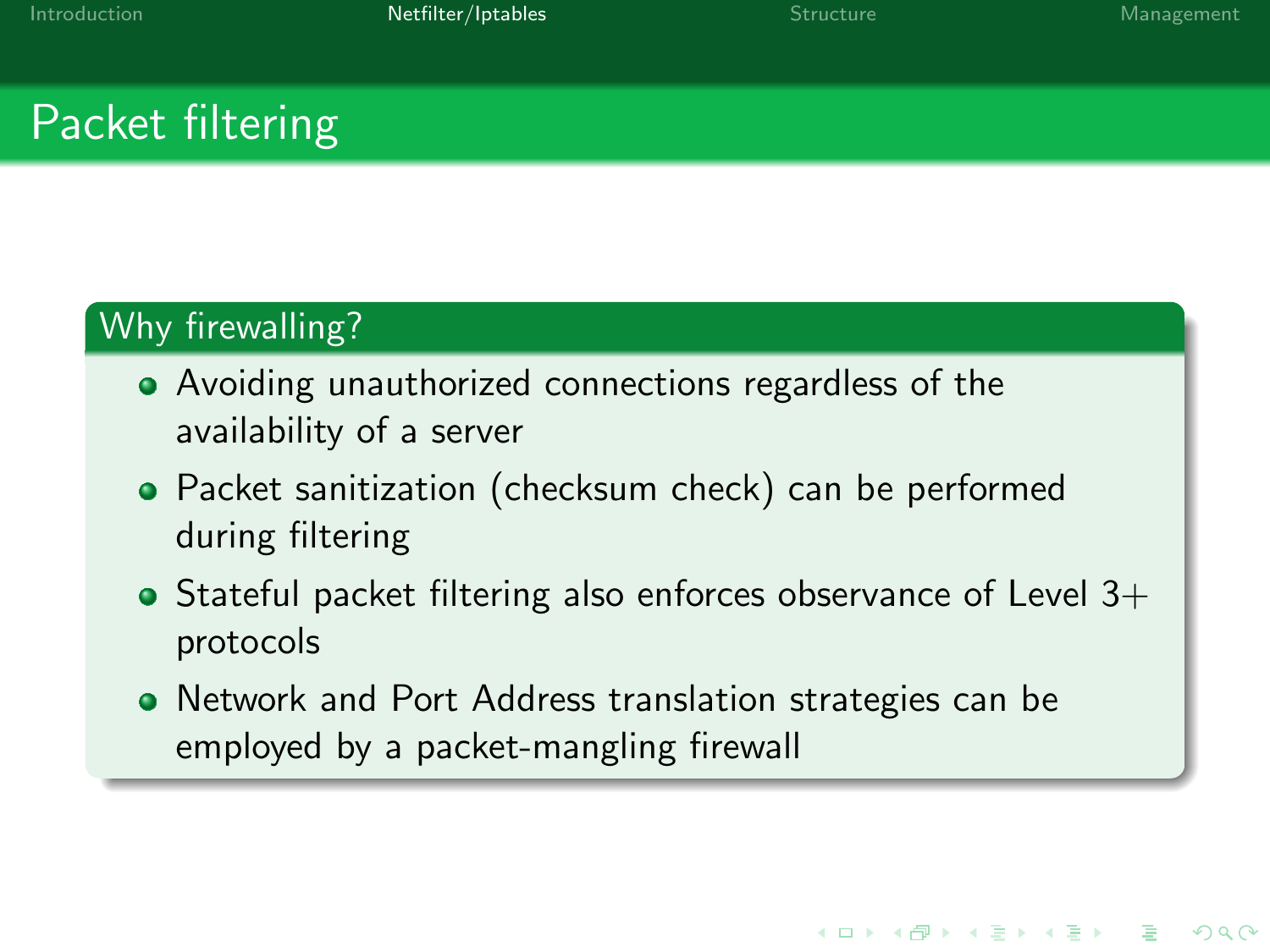**KORK STRAIN A BAR SHOP** 

## Netfilter Structure

#### **Overview**

- NetFilter is a set of modules implementing filtering functions
- The NetFilter structure is based on five hooks, placed on the path of incoming/outgoing packets
- The communication with the userspace management tools happens via Netlink sockets
- <span id="page-6-0"></span>Each of the five hooks executes a set of rule each time a packet passes through it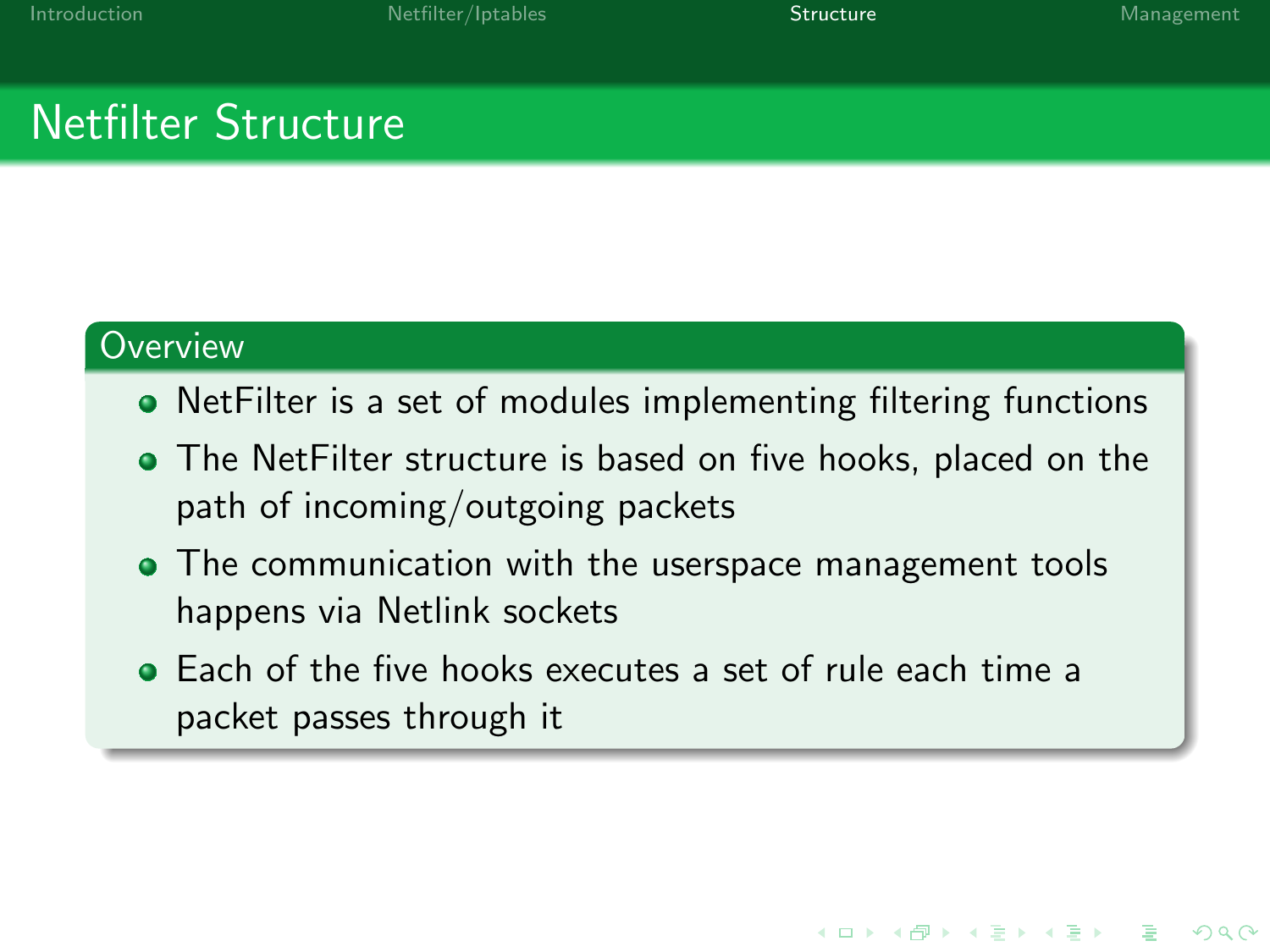K ロ ▶ K @ ▶ K 할 > K 할 > 1 할 > 1 이익어

## **Structure**

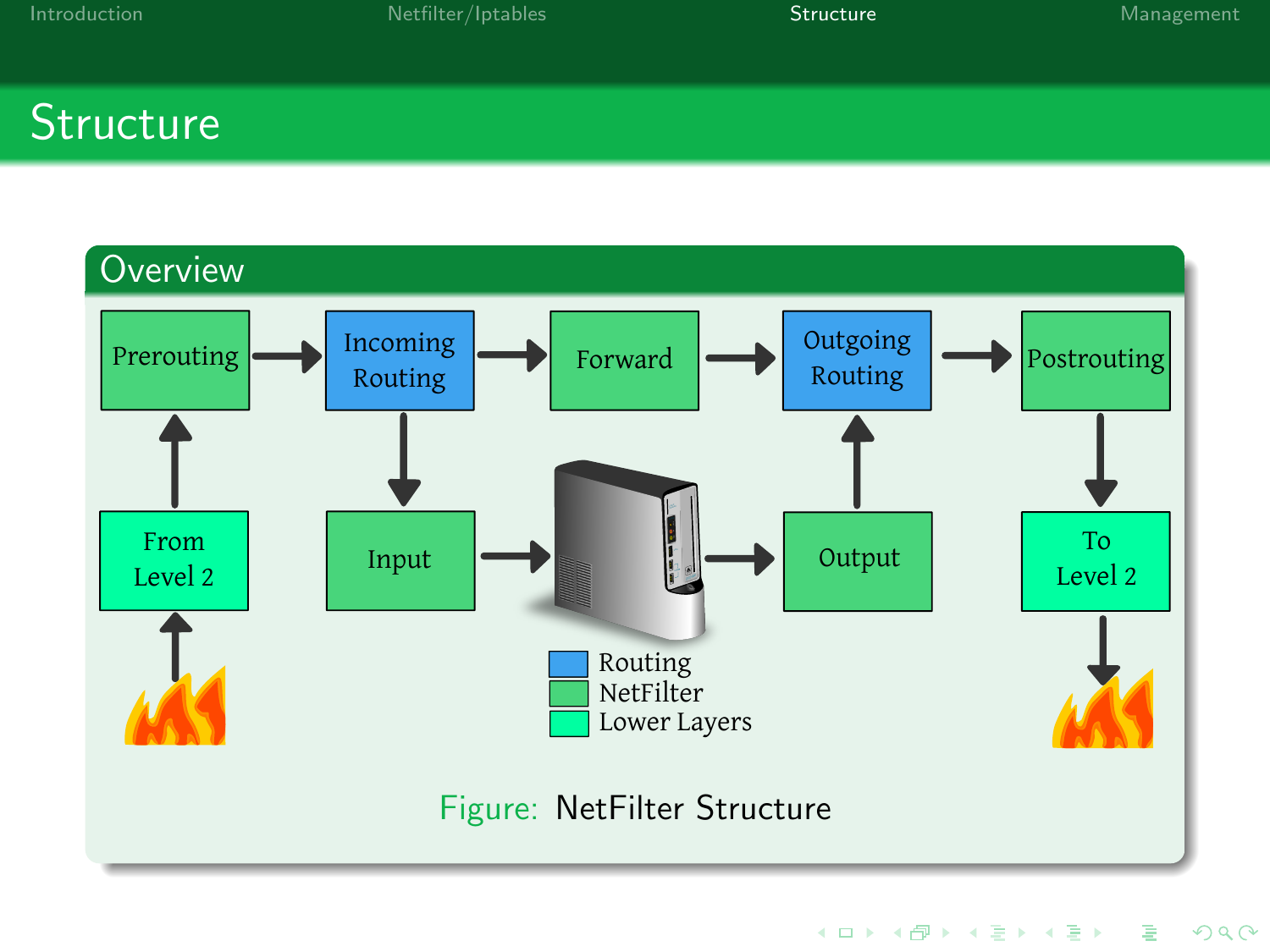## Netfilter chains

#### **Overview**

- A Netfilter chain is characterised by an ordered list of rules which are triggered on a certain condition on the packet
- If no rule matches the packet, the default action, i.e. the chain policy is adopted
- Up to four tables containing chains are present (filter,nat, mangle and raw) for each Netfilter hook
- It is possible to create custom chains of rules in order to avoid the crowding of the default chain
- There is no possibility to add hook structures by default (obviously, you can write an extra module :) )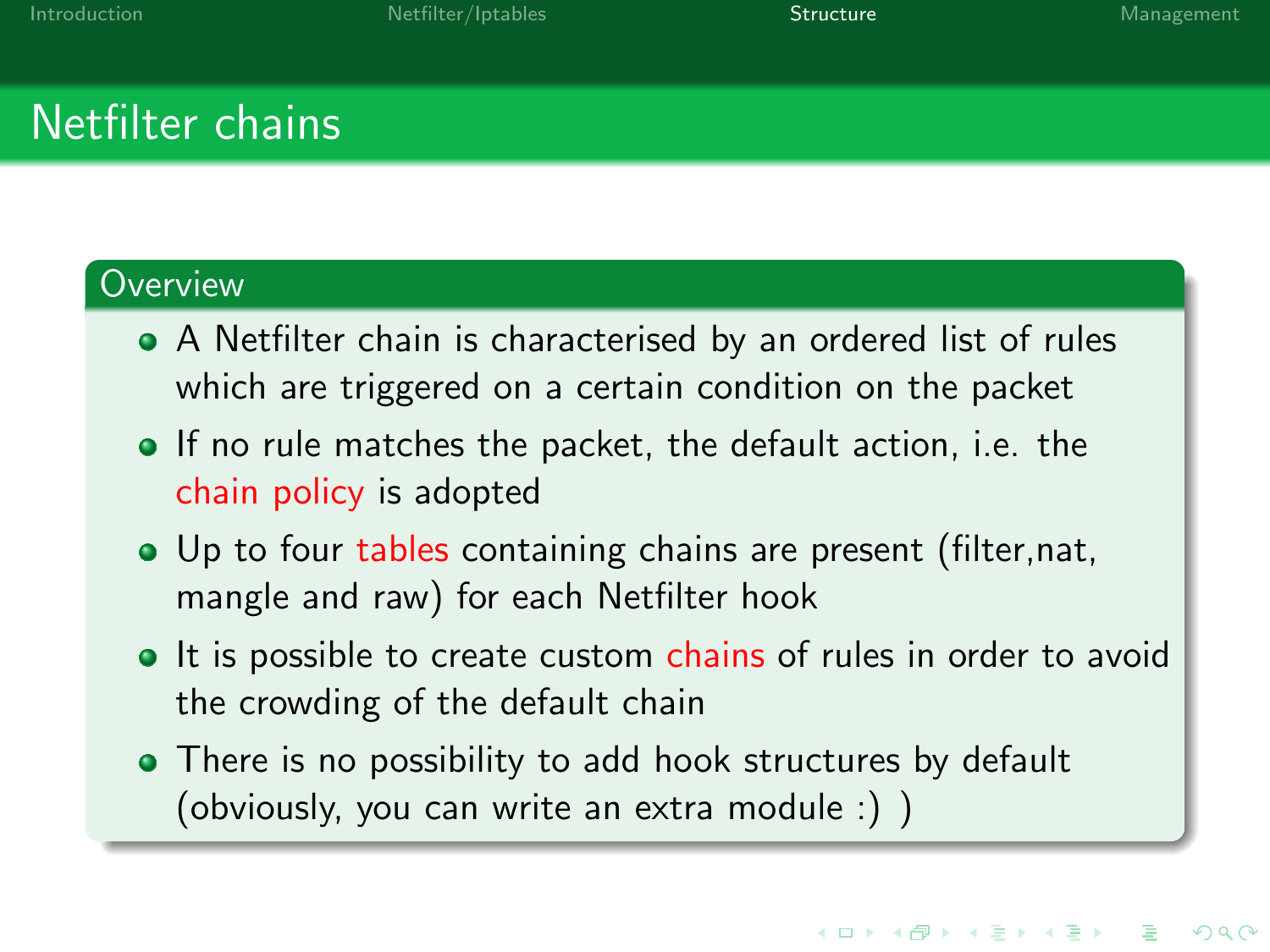## Hook policies

#### Setting the defaults

- Every builtin chain has a default policy, i.e. a default action to be performed on the packet
	- ACCEPT: the packet flows through the hook, towards its destination
	- $\bullet$  QUEUE: the packet is sent to the userspace via Netlink for examination
	- DROP: the packet is discarded and treated as it never existed
- A hook policy can be set up with iptables -P <chain> <policy>
- <span id="page-9-0"></span>The default policy, with which the kernel boots Netfilter is ACCEPT for all the base chains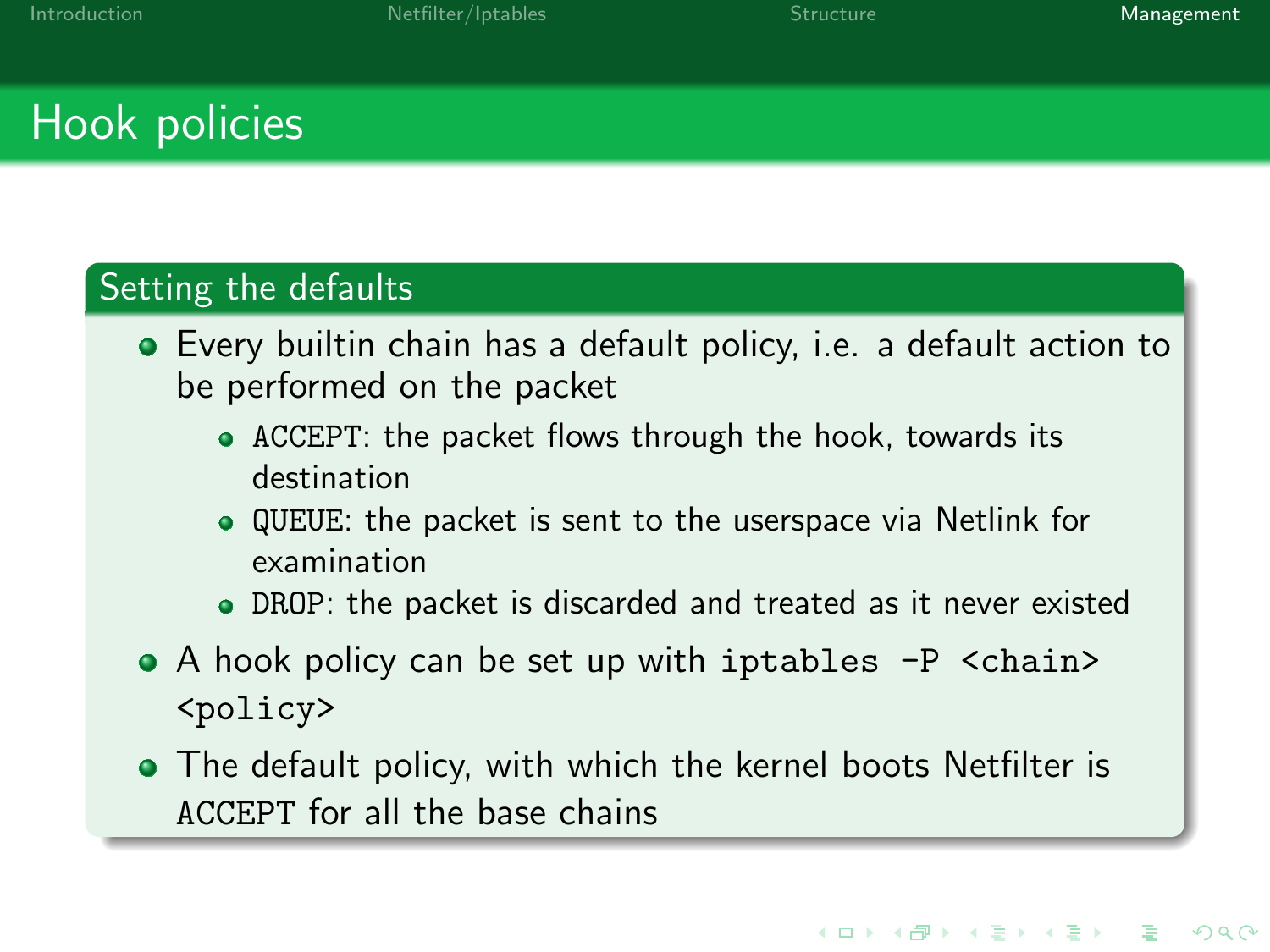## Hook policies

#### Reasonable policies

- Reasonable policies usually are :
	- PRE/POSTROUTING: set to ACCEPT, these chains are not meant for dropping
	- INPUT: set to DROP, whitelist is better than blacklist
	- FORWARD: set to DROP, "Thou shall not pass" is a reasonable default for the same reasons
	- OUTPUT: set to ACCEPT, although particularly restrictive policies may need a DROP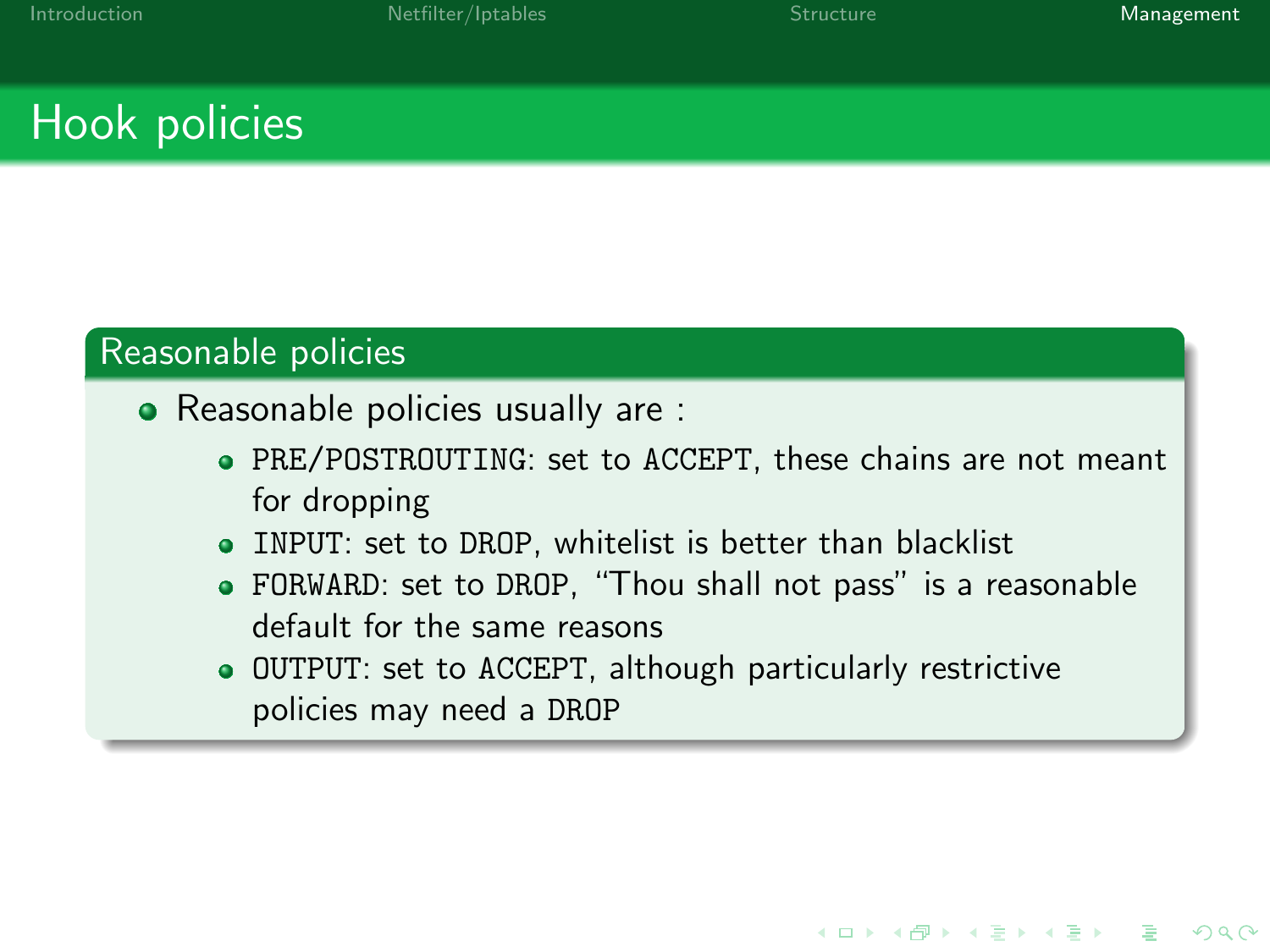**KORK STRAIN A BAR SHOP** 

### Rules - management

#### Rule structure

- The Netfilter behaviour is modified via the iptables command
- A rule is composed of two parts, the match and the target
- The match specifies the conditions regarding the packet which will trigger the rule
- The target specifies the fate of the packet
- For basically all match specifications, prepending a ! mark inverts the match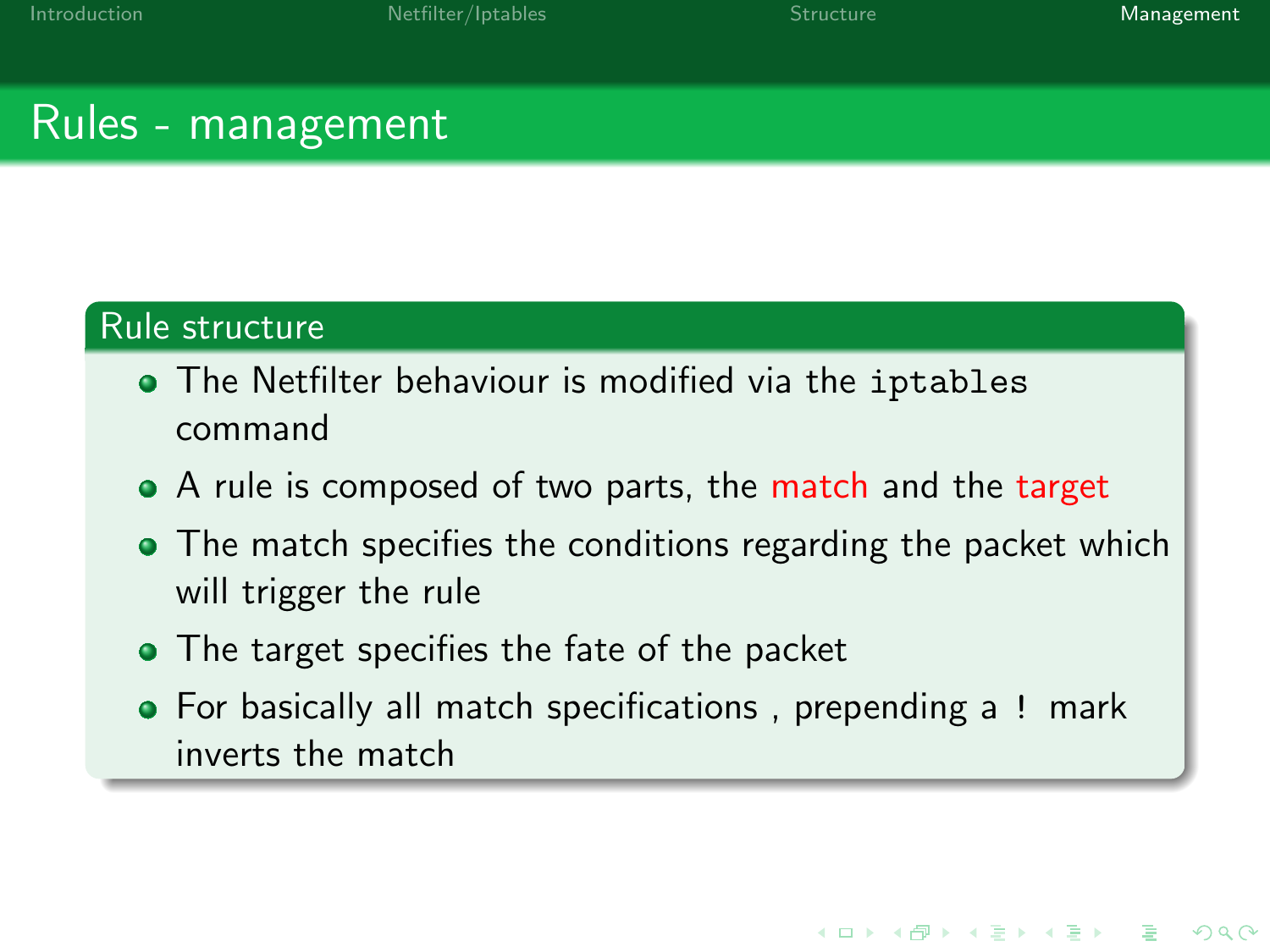### Rules - management

#### Targets

- Possible targets (with extensions) for a rule are :
	- ACCEPT/DROP : behave exactly as the policies
	- REJECT: The packet is dropped but, if allowed by the protocol, the sender is notified of the rejection
	- LOG: A line in the kernel log is written, and the check on the chain of rules goes on
	- MIRROR: Swaps source and destination address and immediately sends the packets without passing via the other chains
	- RATEEST: adds this packet to the statistic of a rate estimator, then the chain checks go on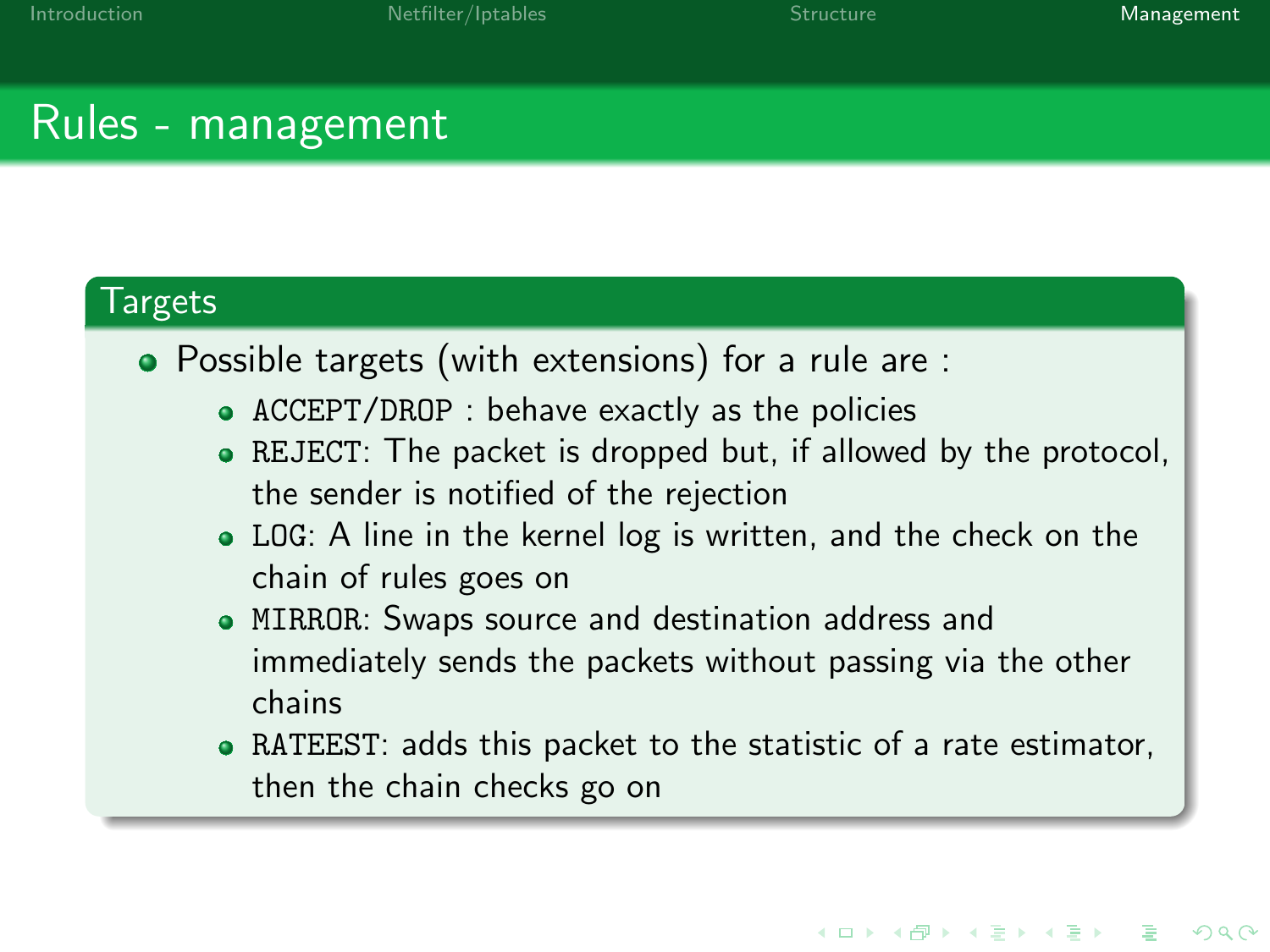**KORK STRAIN A BAR SHOP** 

### Rules - management

#### Rule management

- The generic iptables command is structured as : iptables [-t table] <action> <rule>
- **Possible actions are :** 
	- $\bullet$  -A  $\le$ chain> : appends a rule at the end of the chain
	- -D <chain> : deletes the specific rule (the number of the rule may be indicated instead)
	- $\bullet$  -I <chain> <num>: inserts the rule as the n-th
	- -R <chain> <num>: replaces the n-th rule
	- -L: lists all the rules of a chain
	- -F: flushes a chain (but does not reset the policy to ACCEPT)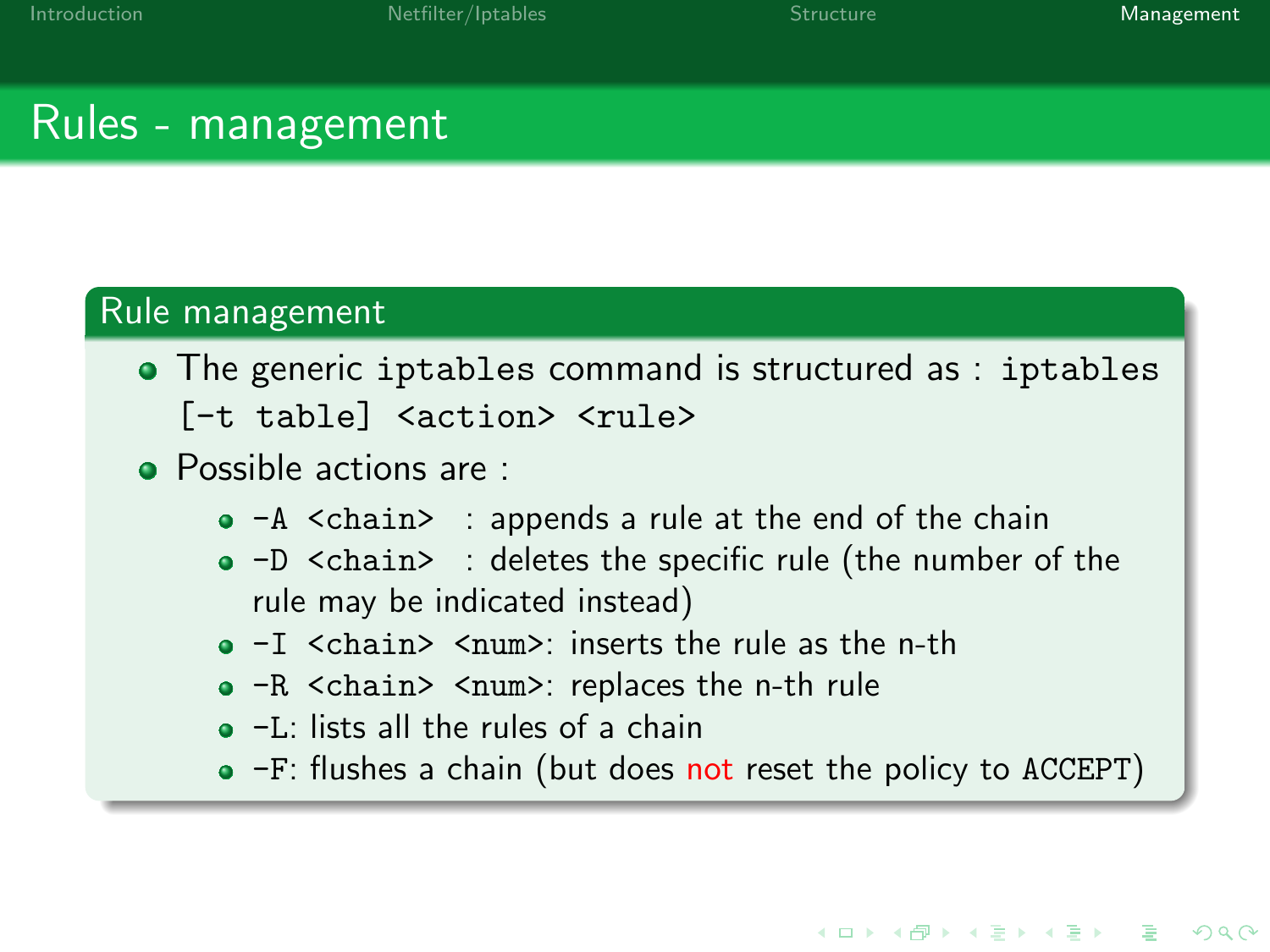K ロ ▶ K @ ▶ K 할 X X 할 X | 할 X 10 Q Q

### Rules - 1

#### Matching interfaces

- The first and most simple match for a packet is to decide an action depending on the interface it was received on
- The inbound/outbound interface matches are specified via the
	- -i <iface>/-o <iface> option
- $\bullet$  The  $-i$   $\circ$  options are limited to some chains, namely:
	- $\bullet$  -i can only be used in INPUT, FORWARD and PREROUTING
	- $\bullet$  -i can only be used in OUTPUT, FORWARD and POSTROUTING
- The most common use of this match is to differentiate the reasonably trusted zone of the network (LAN side) from the really untrusted side (WAN side)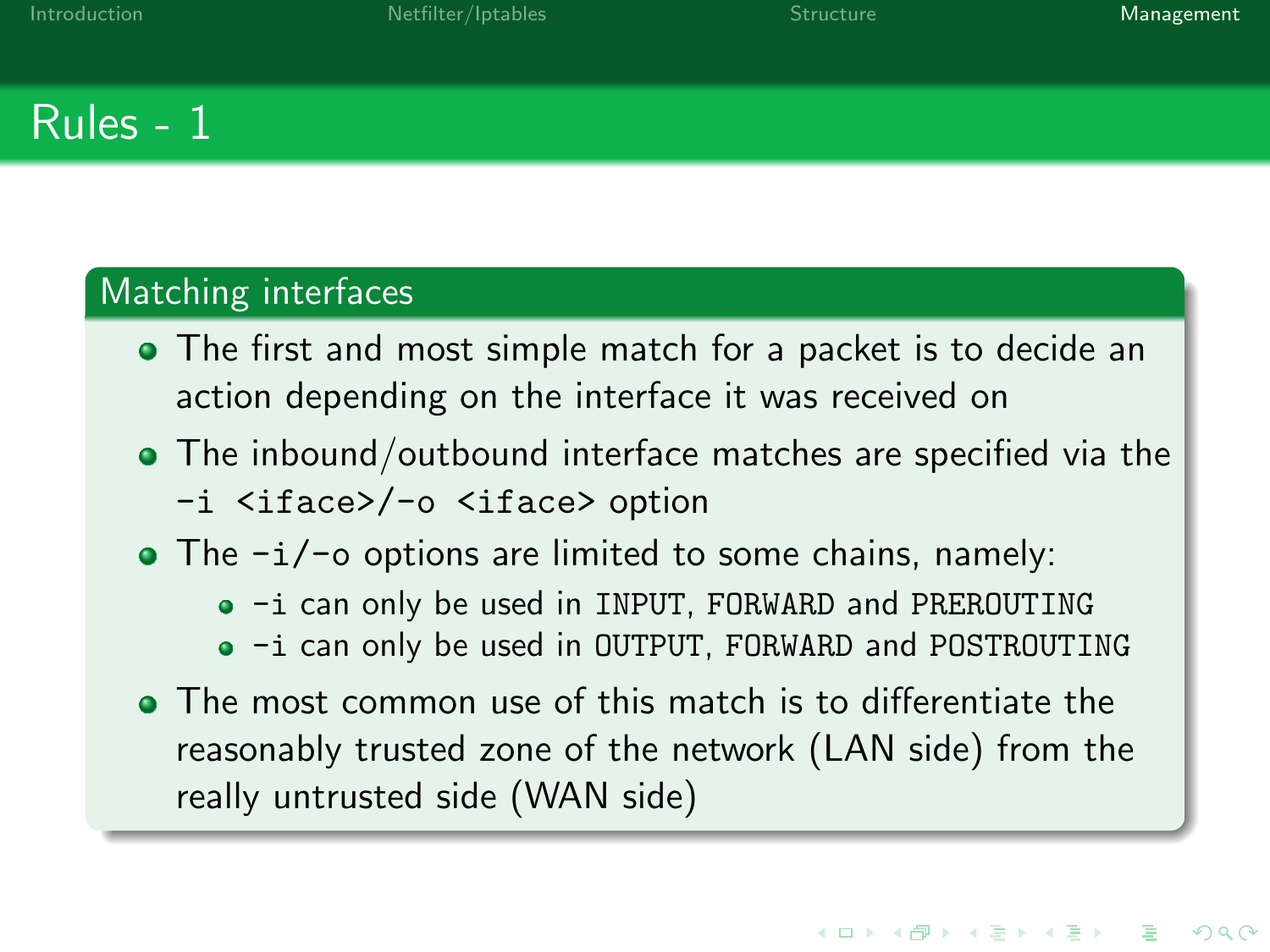## Rules - 1

#### Matching interfaces - 2

- A special case for interface matching is the loopback interface lo
- This interface should never be filtered, lest a couple of applications will misbehave
- Accepting all packets with destination address equal to 127.0.0.1 is not equivalent to accepting lo (See RFC3330)
- Accepting all packets with destination address equal to 127.0.0.0/8 is not equivalent to accepting lo either (packets directed to an address you own are routed to lo when you self connect)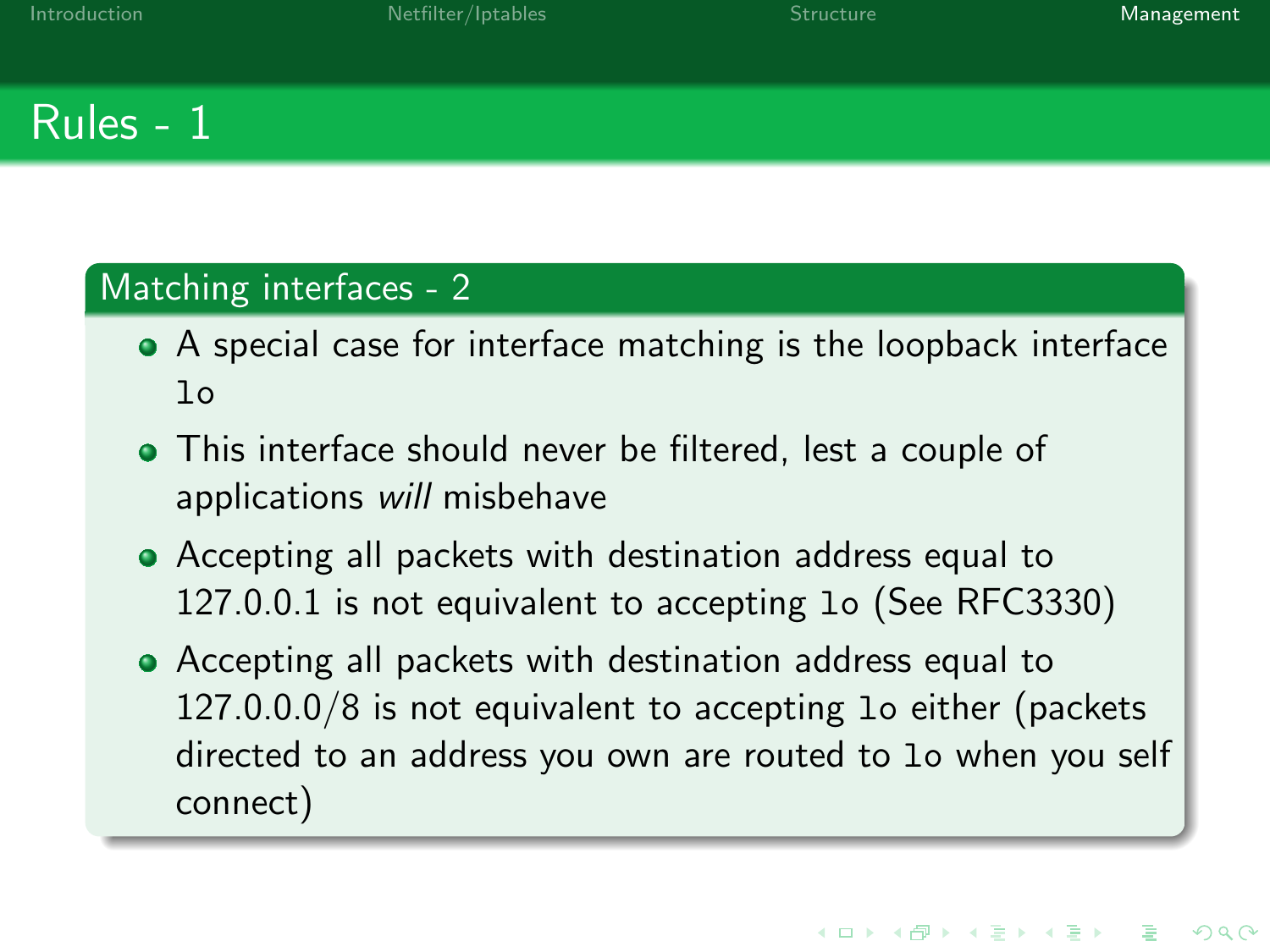## Rules - 2

#### Matching Addresses and ports

- The most common match is the one checking either the source -s or the destination -d address
- It is possible to specify the mask as the number of contiguous ones /n or explicitly /a.b.c.d
- If the rule does not specify any mask, the default is /32, i.e. host only
- Also non contiguous masks are usable: e.g. 255.255.255.249 (0xFFFFFFF9) matches all the odd hosts up to .7
- **•** Employing non contiguous masks may help in reducing the number of rules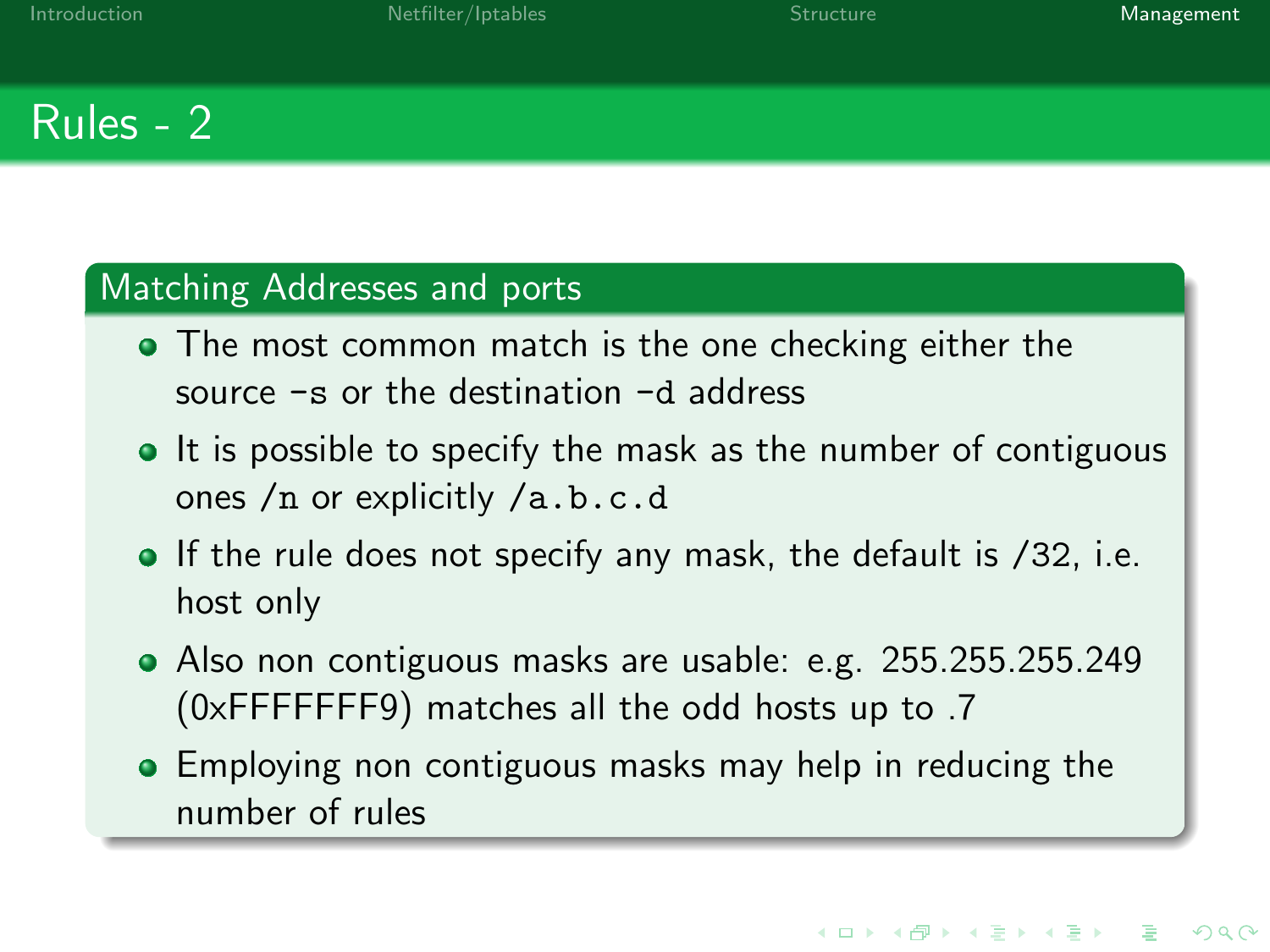**KORK STRAIN A BAR SHOP** 

## Rules - 2

#### Matching Addresses

- The most common match is the one checking either the source -s or the destination -d address
- It is possible to specify the mask as the number of contiguous ones /n or explicitly /a.b.c.d
- If the rule does not specify any mask, the default is /32, i.e. host only
- Also non contiguous masks are usable: e.g. 255.255.255.249 (0xFFFFFFF9) matches all the odd hosts up to .7
- **•** Employing non contiguous masks may help in reducing the number of rules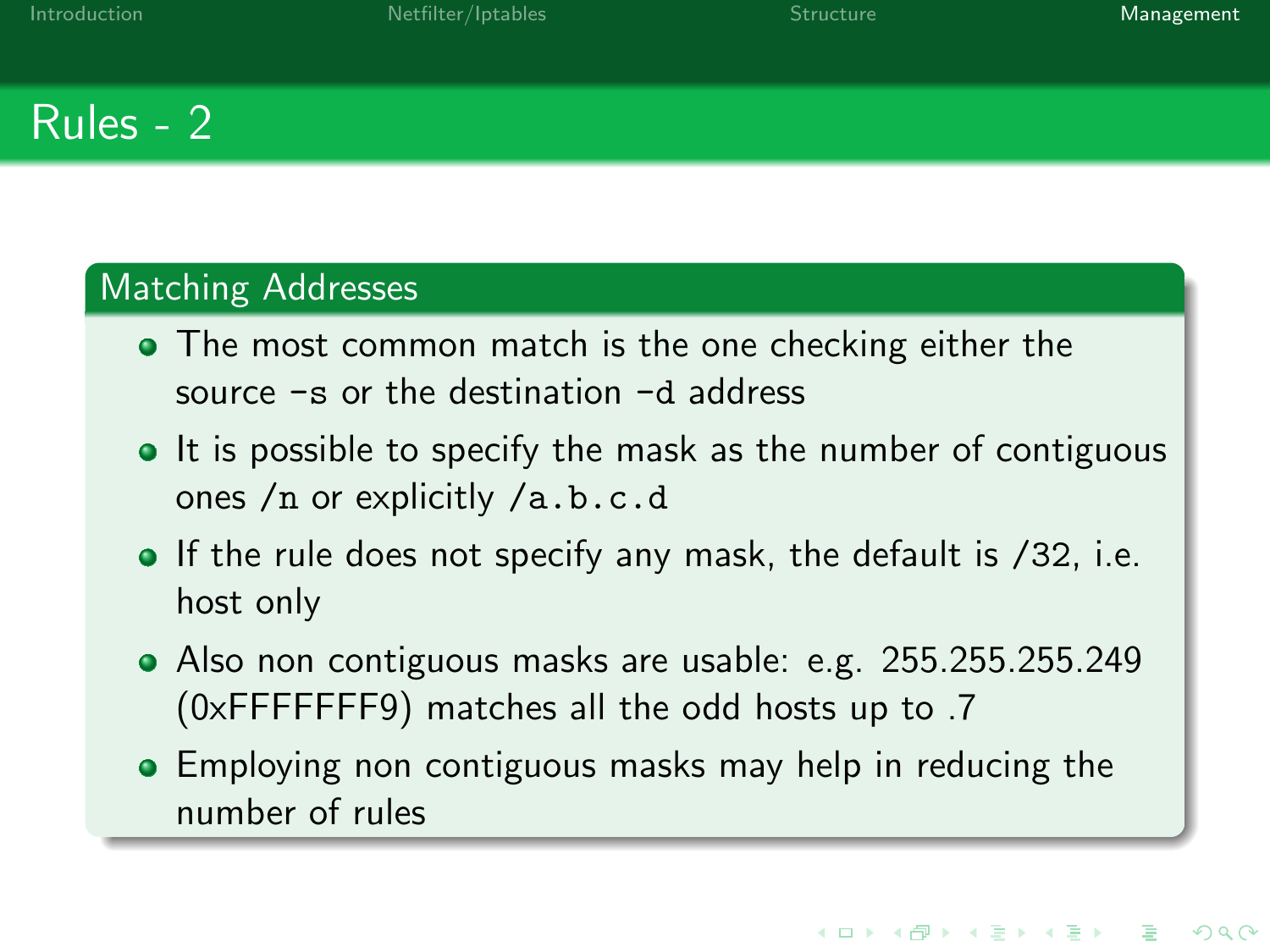### Rules - 3

### Matching protocols

- After matching the address, the next most simple match is the one on the L4 protocol
- The -p [tcp|udp|udplite|icmp|esp|ah|sctp|all] option specifies the protocol to be matched
- Take care in not filtering fundamental ICMP messages, f.i. Type 3 (Destination Unreachable)
- Filtering non fundamental-but-useful messages (traceroute, echo/echo reply) is widely considered a brain damage unless specific reasons are in place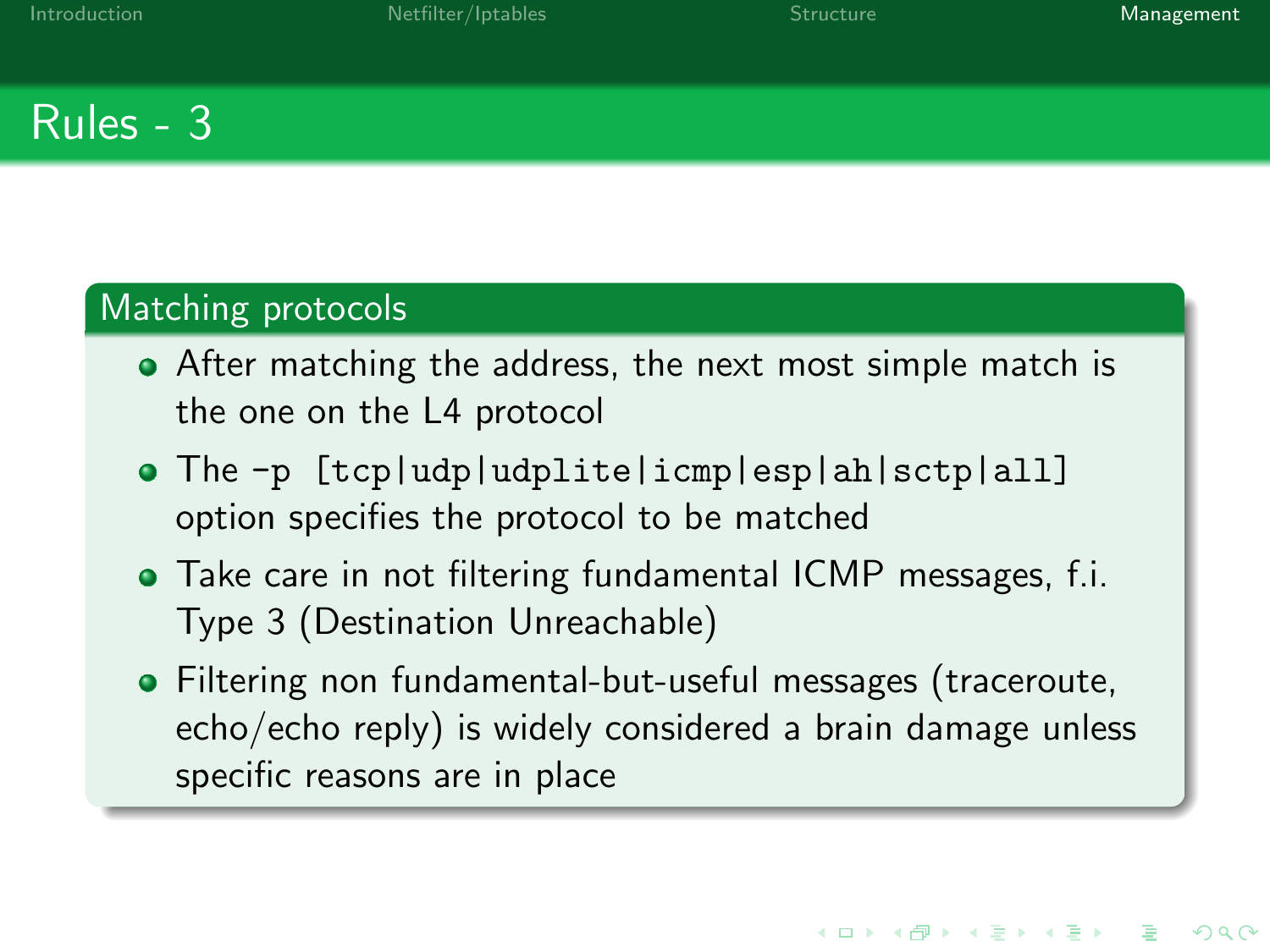### Rules - 4

#### Matching Ports

- The in addition to the source/destination address, also port matching is allowed via the --sports/--dports
- Both options allow to match a set of comma-separated ports (e.g. --dport 22,80)
- If the ports to be matched are contiguous, the range : operator can be used (e.g. --dport 6881:6890)
- The --sports/--dports need the -p option to be explicitly specified and to be matching either UDP or TCP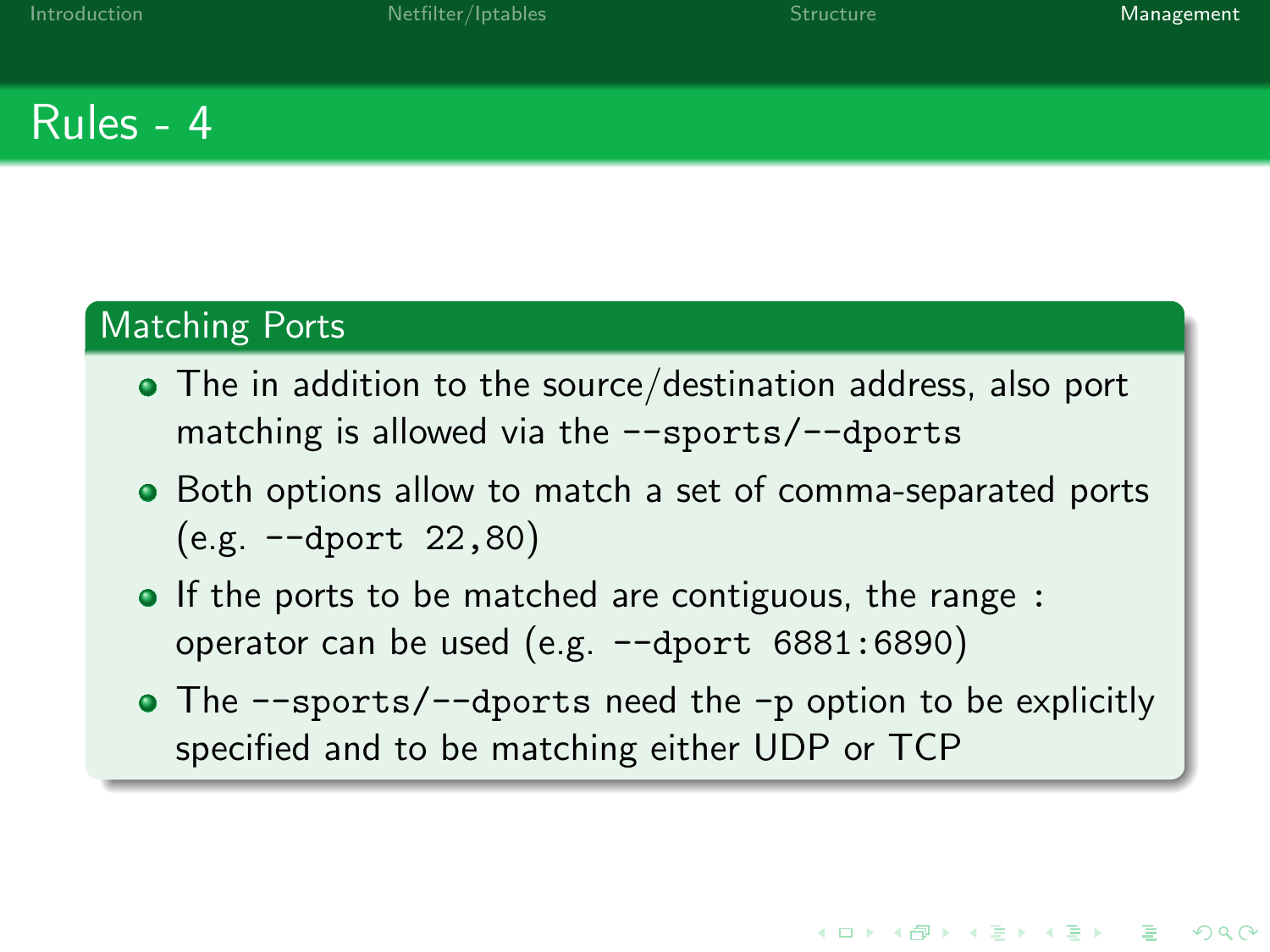## Rules - 5

#### Matching connection status

- The difference from a regular and a stateful packet filter resides in the ability to filter according to the connection status
- The -m state --state <conn\_state> match allows to specify the status of the connection (for connection oriented protocols)
- **Possible statuses are:** 
	- NEW : The packet beginning a connection (f.i.TCP/SYN)
	- ESTABLISHED : The packet is part of a connection flow
	- RELATED : The packet belongs to a related connection (f.i. active FTP mode)
	- INVALID : The packet does cannot be part of a valid connection (TCP SYN/FIN packets)
	- UNTRACKED : The packet is not being tracked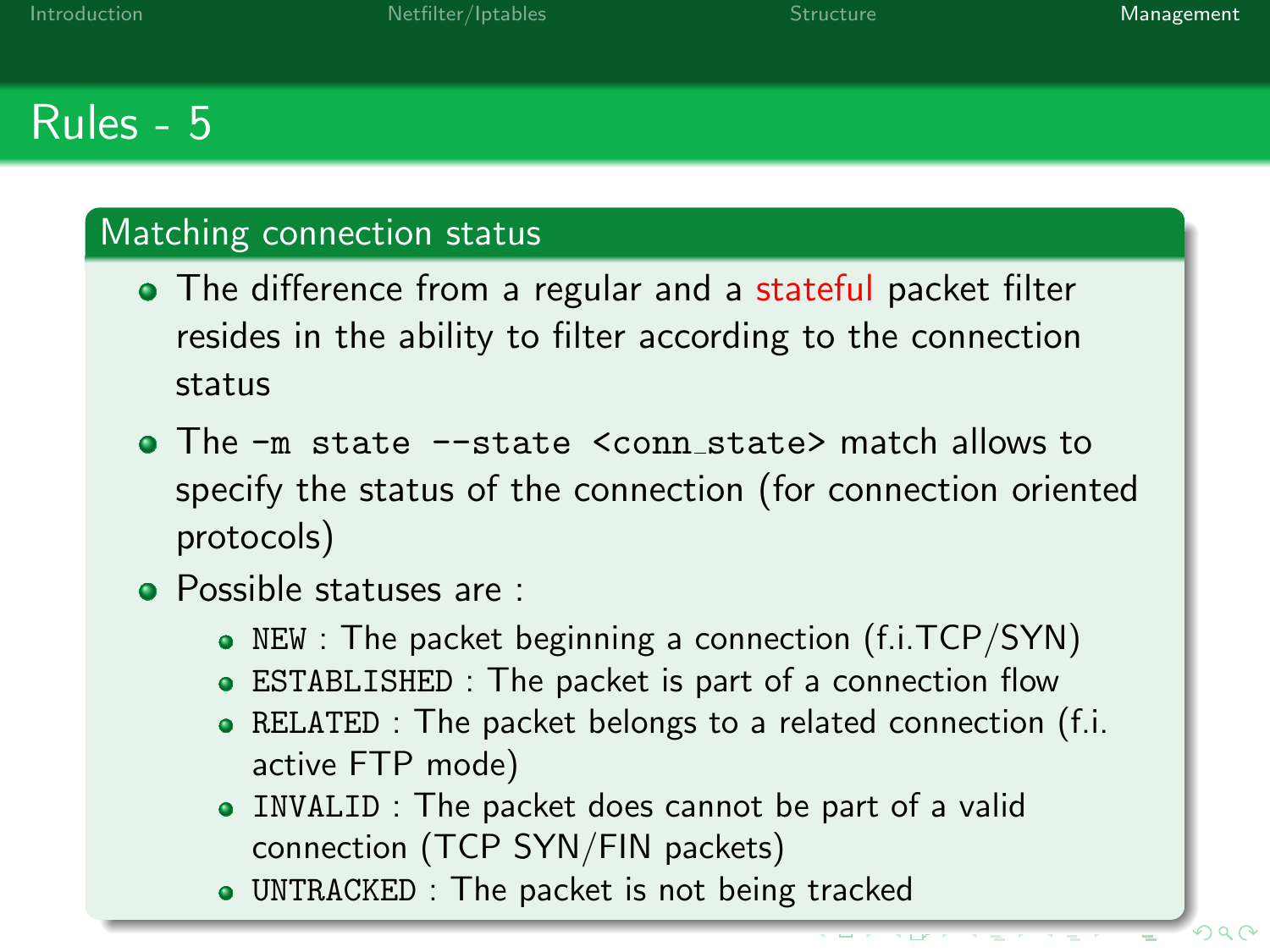## Rules - 6

### Matching rate

- Sometimes it is desirable to limit the bandwidth for a specific class of connections
- The -m limit <times/s> match allows to send to the rule target only a specific amount of connections
- The  $-m$  recent --set option tags a connection as one of a set of recently happened ones
- The -m recent --<time> <n> --hitcount option allows to send to a target all the connections exceeding the hitcount/time
- Notice that rate limiting does not in any way limit the bandwidth of the single connection